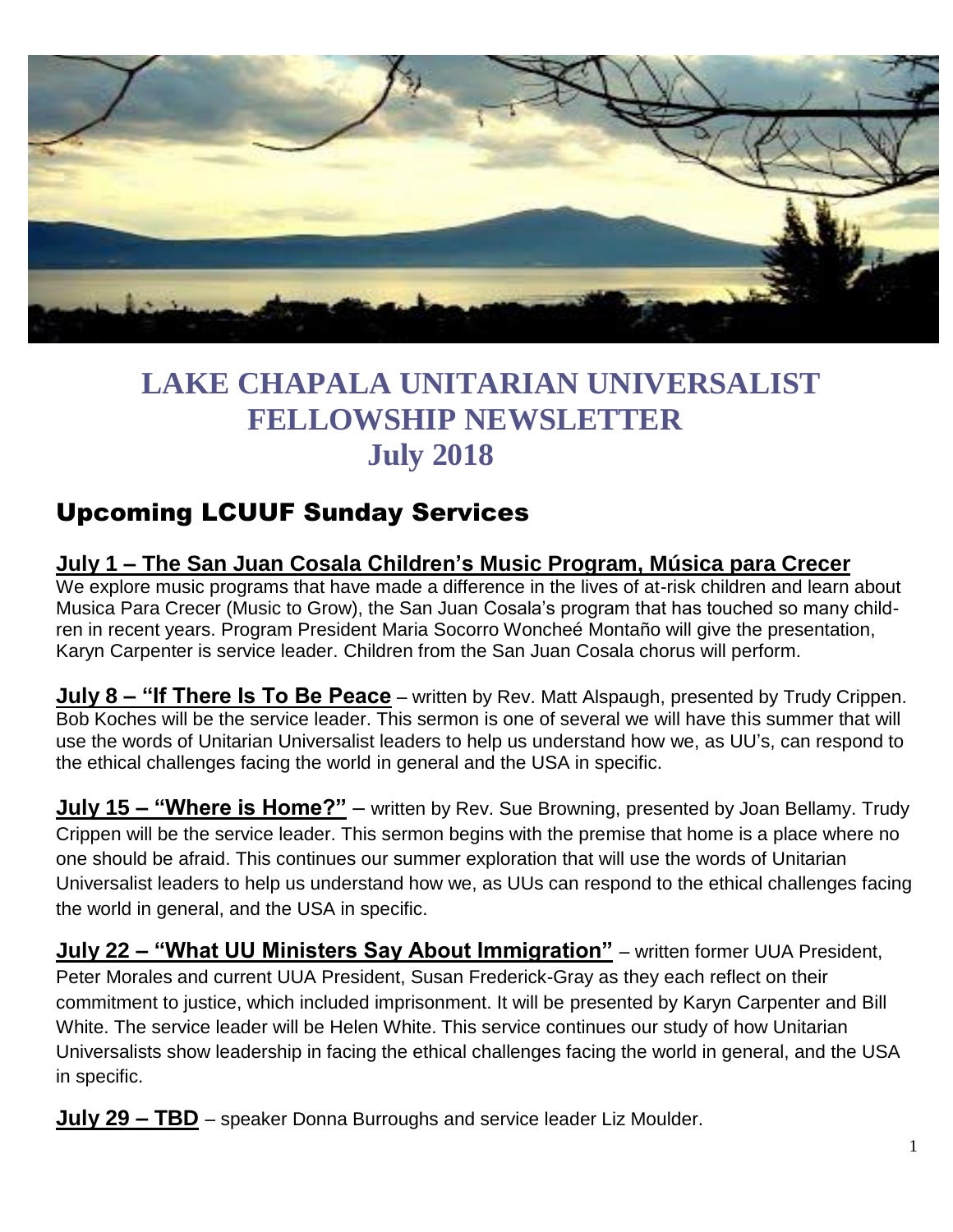

**President's Message**

As Trudy and I have been traveling for the last month, this report will be brief.

As you know Matt gave his last sermon of the season a couple of weeks ago. He and Liz have returned north of the Rio Grande for a well-deserved rest. The Board under the leadership of Fred Harland renewed Matt's part-time ministry (with a raise) for another year. We look forward to his return for another 10 month term later this summer.

In anticipation of the completion of his next term, we will have a general meeting of the Fellowship after the service on Sunday, June 24. The sole topic on the agenda will be the consideration of the congregation to extend Matt's ministry for another term. This will not be a decision meeting, but rather one to explore how the congregation feels about continuing to fund a minister in the medium-term. Please plan to attend as your views are valuable. In the event you are unable to attend, write me so that I can present your views to the congregation.

On another note, Marguerite Ponder has donated her electric piano to the Fellowship. This gift is greatly appreciated. More importantly, she has also donated her musical instruments to the youth musical program in San Juan Cosalá. Included are four flutes and a violin. We plan on presenting these to the program on Sunday July 1, when the children's choir will sing for us. Don't miss this service!

On another note, Marguerite Ponder has donated her electric piano to the Fellowship. This gift is greatly appreciated. More importantly, she has also donated her musical instruments to the youth musical program in San Juan Cosalá. Included are four flutes and a violin. We plan on presenting these instruments to the program on Sunday July 1, when the children's choir will sing for us. Well done Marguerite! Some of you may wish to write Marguerite and let her know how much her kindness is appreciated.



#### SUNDAY SERVICE COMMITTE

The Sunday Service Coordinator for July and August is Trudy Crippen. Information regarding services can be found on the LCUUF website under "What's Happening." The Music Sub-Committee is working on revising our LCUUF Hymnal.



## JULY BIRTHDAYS

July 20 – Bobbe Dannenbrink July 25 – Tom Dowdy-Winslett July 28 – Lew Crippen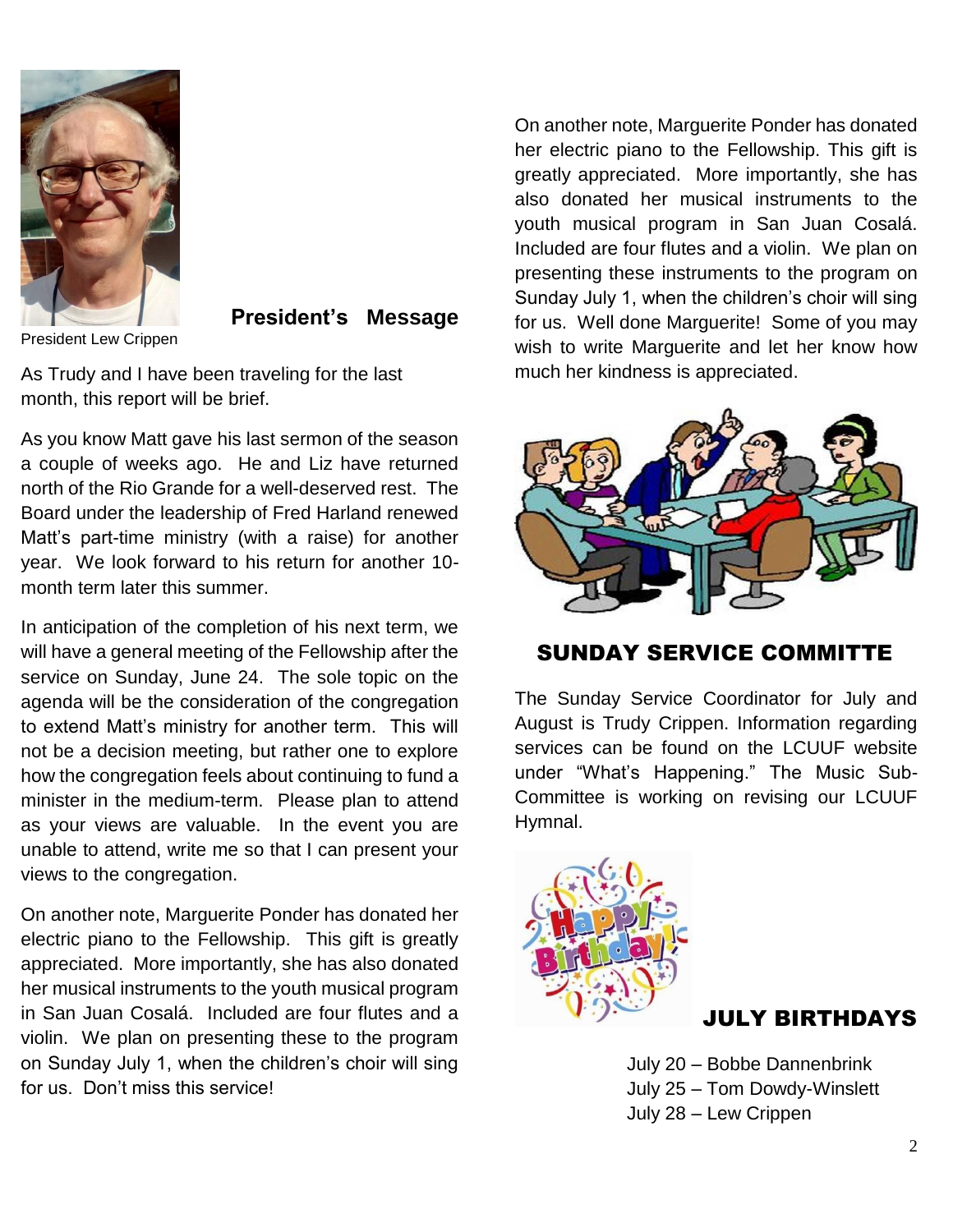

### MÙSICA PARA CRECER (MUSIC TO GROW)

Most of us have heard them perform. The energetic group of talented children that we know as the San Juan Cosalá Children's Choir. They sing for our fellowship at least once a year and have delighted audiences throughout the area.

The group, known officially as Musica Para Crecer, or Music to Grow, began 5 years ago - the vision of Maria Socorro Woncheé Montaño, Daniel Medeles, Gustavo Medeles, and Marvin and Helaine Hartcock. Socorro and Daniel remain involved as President and Music Director.

The program is modeled after El Sistema, a Venezuelan organization that began in 1975 and which has trained over one million at-risk students in that country. The concept has been adapted in 26 countries around the world with over 80 inspired programs in the US alone and their numbers are quickly increasing.

Maria Socorro explains "Musica Para Crecer is a social rescue program." The organization grew quickly, with 70-80 children joining in the first two weeks. Currently they have about 70 children involved from ages 6 to 18, and have 8 teachers.

Originally established to build an orchestra, the coordinators realized that a choir would have to come first as they gathered, and continue to accumulate instruments.

The program demands that involved students attend school, and while their research shows that most of the students' grades remain steady, they see an increase in their self-esteem.

Our fellowship recently donated our piano to Musica Para Crecer, and Sunday, July 1, the organization's president, Maria Socorro Woncheé Montaño, will give the Sunday service, backed up by about 30 voices from the Children's Choir, led by Daniel Mendeles.

Submitted by Karyn Carpenter



SHARE THE BASKET

The Share the Basket recipient for the months of June, July and August is the children's music program in San Juan Cosala. *Musica para Crecer AC, (Music to Grow AC)* has 90 - 100 students, ages 5 - 22, who weekly sing and learn to play instruments. One-half of the weekly offerings which are not designated as pledge money, will go to this organization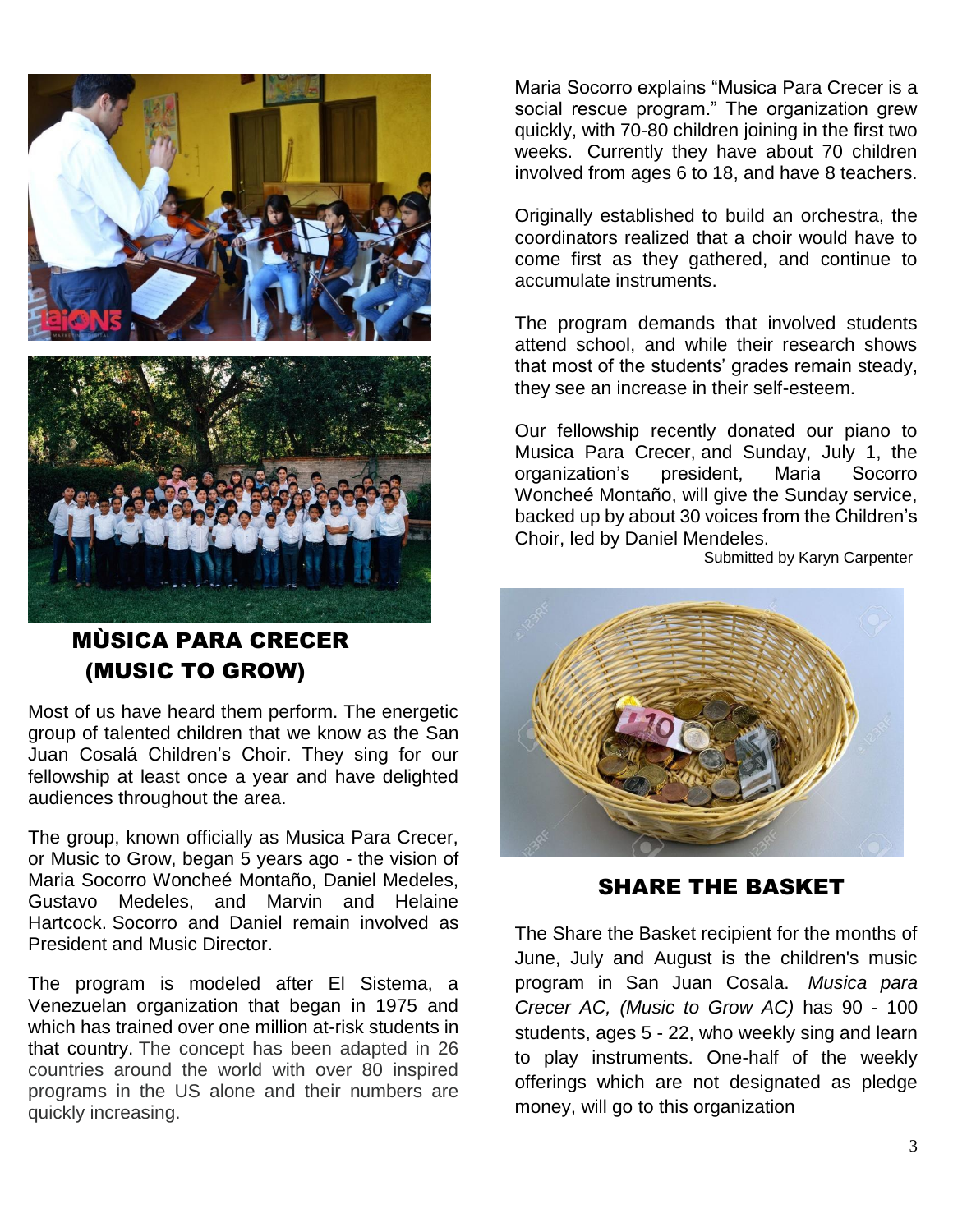

**MEMBER SPOTLIGHT HUGH JENNEY** Hugh has a wonderful huge smile and it matches his huge concern for what we are doing to our poor beleaguered planet. One of his fears in the next ten or twenty years he has left to him, is starving as he watches the world burn up due to out-of-control and irreversible global warming. He hopes he is wrong.

Hugh was born in Timmins, Ontario in 1938 of German, Irish, Scot and Huguenot ancestry and his earliest memory is of sledding with his mother while the family dog, Rupert a Newfoundland, pulled the sleigh. Suddenly Rupert spotted a cat and off he shot in hot pursuit. Hugh loved it, finally some speed, and couldn't figure out why his mother was screaming. Finally Hugh decided he had enough and rolled off the sleigh into the snow. He was three years old.

He always wanted to be a teacher and achieved his dream by earning a BA from McGill University in Montreal. One of the requirements to earn the business certificate from the Ontario College of Education was to gain work experience and so his first job was as a furniture labeler for the Canadian company Curtis Wright. He hated it. One excellent thing came out of his university career – he met Claire in his last year in a French summer school class and it was she that got him through his final year. He says now of Claire that he met brains when he met her, and she has kept the serious Hugh laughing throughout their long and happy marriage. They are working on reaching their sixtieth anniversary soon so that they may receive a letter of congratulations from Queen Elizabeth.

The highlight of his life was the birth of his daughter Caitlin after 15 years of marriage. She now lives in Denver with their one grandchild. By the time Caitlin arrived they had adopted an Ojibwa baby boy with fetal alcohol syndrome, and even though they did their absolute best, he died young.

Hugh is passionate about politics, especially Canadian machinations and notes that one of the things you might not know about him is that he ran for parliament twice under the New Democratic Party banner in 1979 and 80. His wanted to change the laws that he felt weren't working. He didn't win, which in retrospect might have been a good thing given his caring and his passion for helping people, his sensitive nature, and the roadblocks that must be overcome in making any progress in political careers. But he says it was a good experience.

The Jenney's have been snowbirds for about 10 years and discovered LCUUF nine years ago. They own their house in upper La Floresta and rent it out each year while away. They recently bought a condo in Kingston and will go back to it instead of their 1850's historical home on 12 acres of land on Amherst Island in Lake Ontario.

His two pet peeves are people talking during meditation in UU services and the fact that there is no longer physical education in schools. The goals he is still trying to accomplish are surviving as he ages and puttering around his homes. He wants to keep his Casa Cobblestone in good repair and also remodel their new condo. That is one of the things he enjoys most these days: puttering and repairing.

His advice: Be of service, be a part of your community and then die painlessly. He wants his tombstone to read "He left the world a better place", which can be taken two ways. LOL

Submitted by Jan Manning